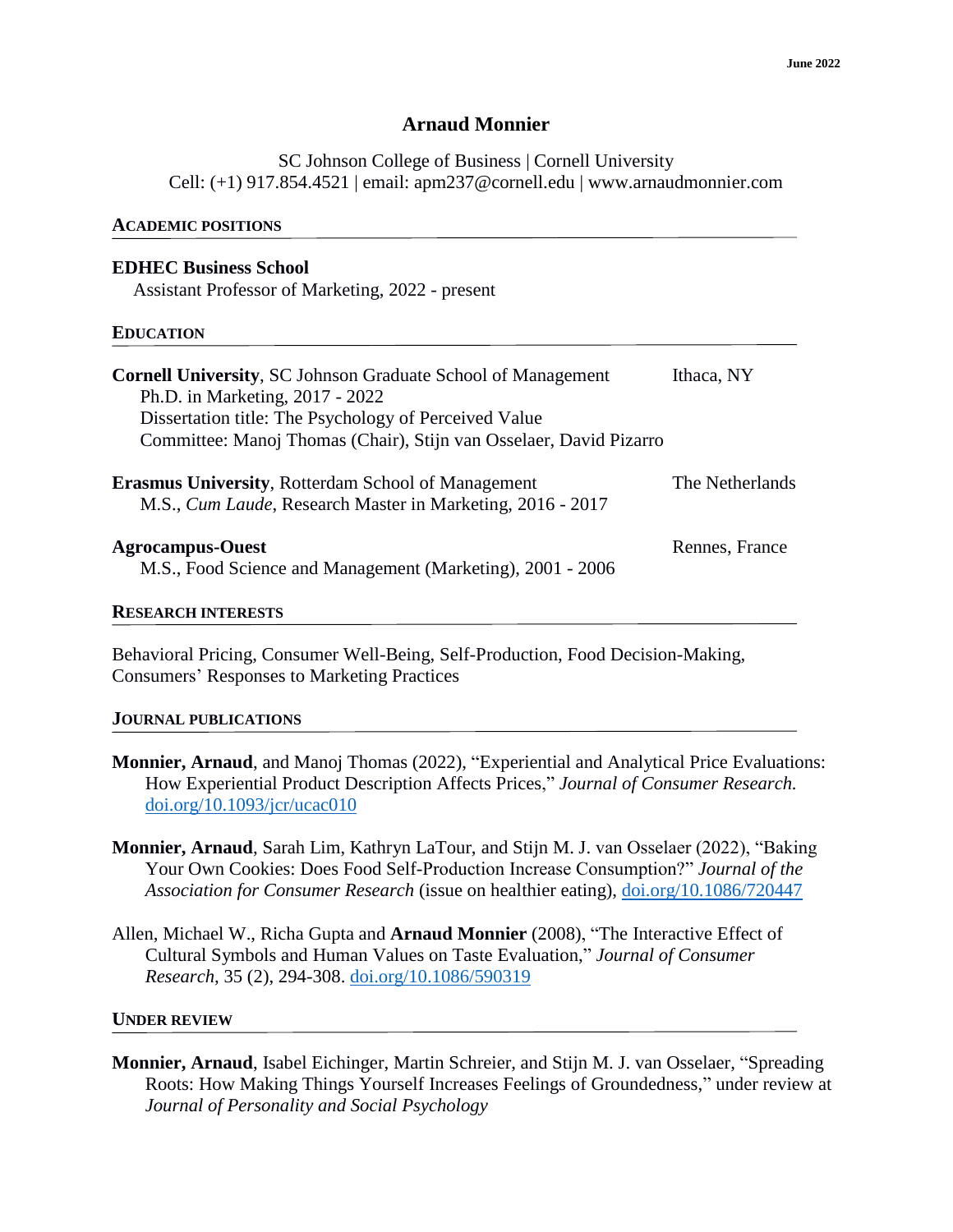Thomas, Manoj, and **Arnaud Monnier**, "Experiential Price Evaluations: How Pain, Fluency, and Pleasure Influence Price Evaluations," under review at *Journal of Consumer Research*

### **WORK IN PROGRESS**

- **Monnier, Arnaud**, Steven Sweldens, and Stefano Puntoni, "Biased (But Balanced) Beliefs about Calories and Nutritional Value: How Calorie Information Affects the Choice Share of Nutrient-Dense Products," manuscript being revised
- **Monnier, Arnaud**, and Manoj Thomas, "Does Consumer Willingness to Pay Reflect Market Prices?" manuscript in preparation
- **Monnier, Arnaud**, and Kaitlin Woolley, "Healthy Taste Versus Tasty Health: Consumers' Asymmetric Responses to Dual Marketing Claims," data collection
- **Monnier, Arnaud**, Martin Schreier, and Stijn M. J. van Osselaer, "Consequences of Groundedness," data collection

**Monnier, Arnaud**, Sarah Lim, and Stijn M. J. van Osselaer, "Return on Effort," data collection

### **HONORS AND AWARDS**

| 2021 AMA-Sheth Foundation Doctoral Consortium Fellow                             |  |
|----------------------------------------------------------------------------------|--|
| 2021 Conference Travel Grant, Cornell University                                 |  |
| 2020 Bartholomew Family Ph.D. Scholarship Award                                  |  |
| Award winner is chosen by department faculty based on Ph.D. research progress    |  |
| 2019 Byron E. Grote Ph.D. Scholarship Award                                      |  |
| Award winner is chosen by department faculty based on Ph.D. research progress    |  |
| 2019 Conference Travel Grant, Cornell University                                 |  |
| 2018 Business of Food Small Grants Program, Cornell University                   |  |
| Funded proposal with Sarah Lim, Kathryn LaTour, and Stijn van Osselaer (\$7,000) |  |
| 2017 PhD fellowship, Cornell University                                          |  |
| 2017 Cum Laude, Erasmus University Rotterdam                                     |  |

### **INVITED TALKS**

### 2021

City University of Hong Kong Bocconi University Tilburg University IÉSEG School of Management University of Arkansas (Sam M. Walton College of Business) EDHEC Business School University of Miami (Herbert School of Business) Singapore Management University Chinese University of Hong Kong Audencia Business School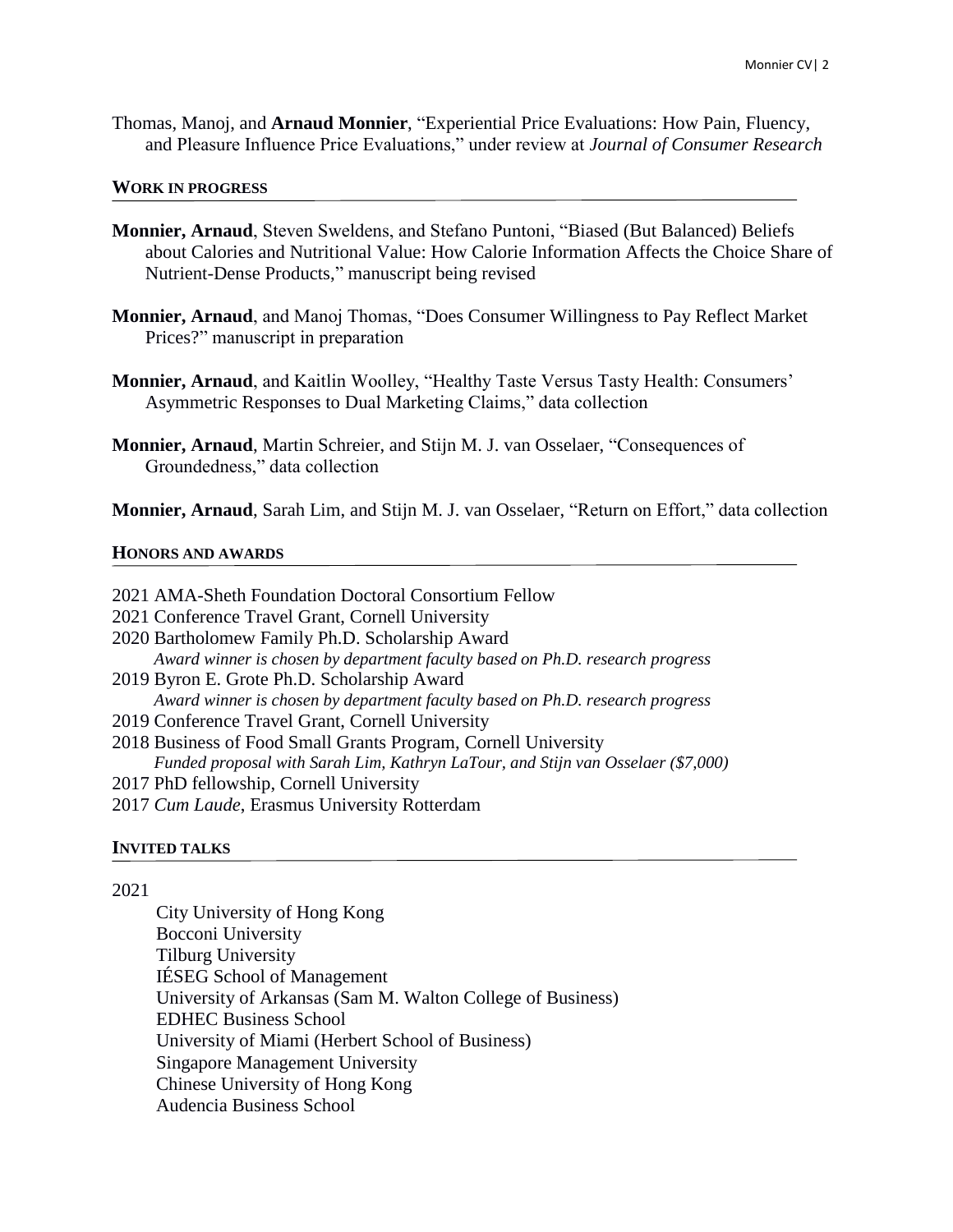### **PEER-REVIEWED CONFERENCE PRESENTATIONS (\*PRESENTER)**

- Monnier, Arnaud\*, and Manoj Thomas, "How Quantity Description Affects Perceived Value," *Society for Consumer Psychology (SCP)*, Virtual, March 2022.
- Monnier, Arnaud\*, and Manoj Thomas, "The Quantity Framing Effect: How Quantity Description Affects Perceived Value," *Society for Judgment and Decision Making (SJDM)*, Virtual, Feb. 2022.
- Monnier, Arnaud\*, Isabel Eichinger, Martin Schreier, and Stijn van Osselaer, "Spreading Roots: How Self-Production Increases Feelings of Groundedness," *SCP Boutique Conference - Consumption Experiences*, Gainesville, FL, Jan. 2022.
- Monnier, Arnaud\*, and Manoj Thomas, "Experiential versus Analytical Price Evaluations," *Association for Consumer Research (ACR)*, Virtual, Oct. 2020.
- Monnier, Arnaud\*, Isabel Eichinger, Martin Schreier, and Stijn van Osselaer, "Spreading Roots: How Self-Production Increases Feelings of Groundedness," *Association for Consumer Research (ACR)*, Virtual, Oct. 2020.
- Monnier, Arnaud\*, Steven Sweldens, and Stefano Puntoni, "The 'Calories-Must-Be-Bad' Bias: How the Belief that All Calories are Bad Increases the Choice Share of Less Nutritious Options," *Society for Consumer Psychology (SCP)*, Huntington Beach, CA, March 2020.
- Monnier, Arnaud\*, and Manoj Thomas, "Perceptual Grounding of Quantity: How Quantity Framing Effects Shape Perceived Value," *Society for Consumer Psychology (SCP)*, Huntington Beach, CA, March 2020.
- Monnier, Arnaud\*, and Manoj Thomas, "How the Description of Quantity Influences Perceived Value," *Association for Consumer Research (ACR)*, Atlanta, GA, Oct. 2019.
- Monnier, Arnaud\*, Steven Sweldens, and Stefano Puntoni, "The 'Calories-Must-Be-Bad' Bias: How the Belief that All Calories are Bad Increases the Choice Share of Less Nutritious Options," *Association for Consumer Research (ACR)*, Atlanta, GA, Oct. 2019.

### **OTHER PRESENTATIONS**

- *"Does Consumer Willingness to Pay Reflect Market Prices?"* 2022 Working paper series, S.C. Johnson College of Business, Cornell University
- *"How Quantity Description Affects Prices and Perceived Economic Value"* 2020 Kaitlin Woolley's Lab Meeting, Cornell University 2019 Marketing Workshop, S.C. Johnson College of Business, Cornell University 2018 Marketing Workshop, S.C. Johnson College of Business, Cornell University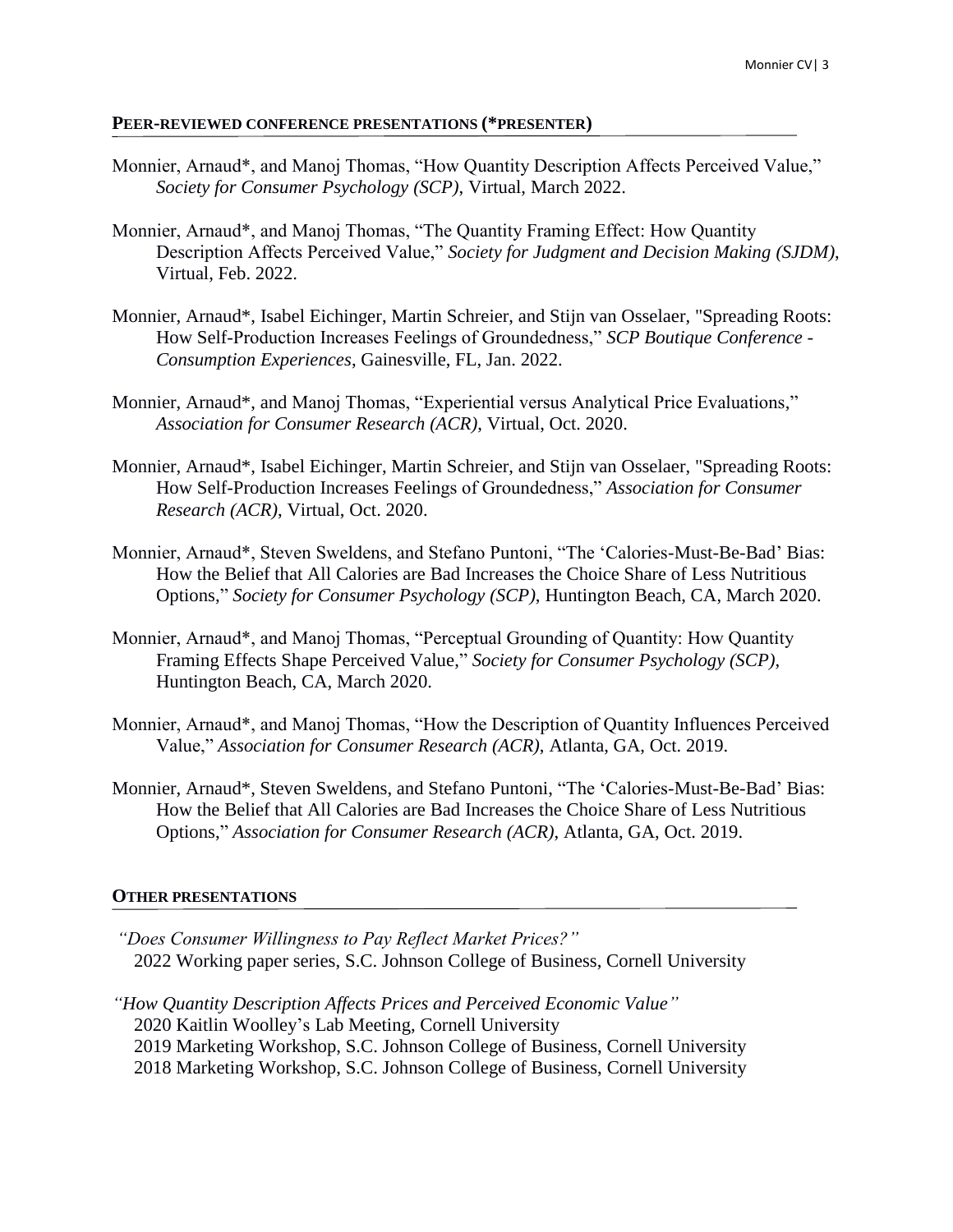*"How Self-Production Affects Consumption and Sharing"* 2020 Business of Food Annual Meeting, Cornell University

*"Spreading Roots: How Making Things Yourself Increases Feelings of Groundedness"* 2020 Kaitlin Woolley's Lab Meeting, Cornell University

*"Healthy Taste vs. Tasty Health: Asymmetric Responses to Dual Marketing Claims"* 2020 Kaitlin Woolley's Lab Meeting, Cornell University

*"The 'Calories-Must-Be-Bad' Bias: How the Belief that All Calories are Bad Increases the Choice Share of Nutrient-Dense Options"*

2019 Working paper series, S.C. Johnson College of Business, Cornell University 2017 Brown bag series, S.C. Johnson School of Management, Cornell University 2017 Lunch club series, Rotterdam School of Management, Erasmus University

## **TEACHING EXPERIENCE**

### **Instructor (Cornell)**

Marketing Management (53 Undergraduate and non-MBA Graduate Students), *Spring 2020*, Instructor Rating: **4.42/5.00**

Marketing Management (25 Undergraduate and non-MBA Graduate Students), *Fall 2019*, Instructor Rating: **4.38/5.00**

## **Teaching Assistant (Cornell)**

Managerial Decision-Making (MBA), J. Edward Russo, Fall 2018 Marketing Management (MBA), Soo Kim & Kaitlin Woolley, Fall 2018 Marketing Strategy (MBA), Vithala Rao, Fall 2018

## **Guest Speaker**

Seminar on In-Store Marketing and Category Management (Master level), Agrocampus-Ouest, France (2010-2015)

## **PH.D. COURSEWORK (CORNELL UNIVERSITY)**

## *Marketing and Behavioral Sciences*

Behavioral Economics Ted O'Donoghue Doctoral Seminar in Behavioral Decision-Making J. Edward Russo Doctoral Seminar in Behavioral Marketing Stijn van Osselaer Doctoral Pro Seminar in Marketing Theorem 1995 Vithala Rao & Marketing Faculty Psychology of Consumption Value Manoj Thomas Research Methods in Psychology Vivian Zayas Social Neuroscience Amy Krosch

Advanced Social Psychology Thomas Gilovich & Psych Faculty